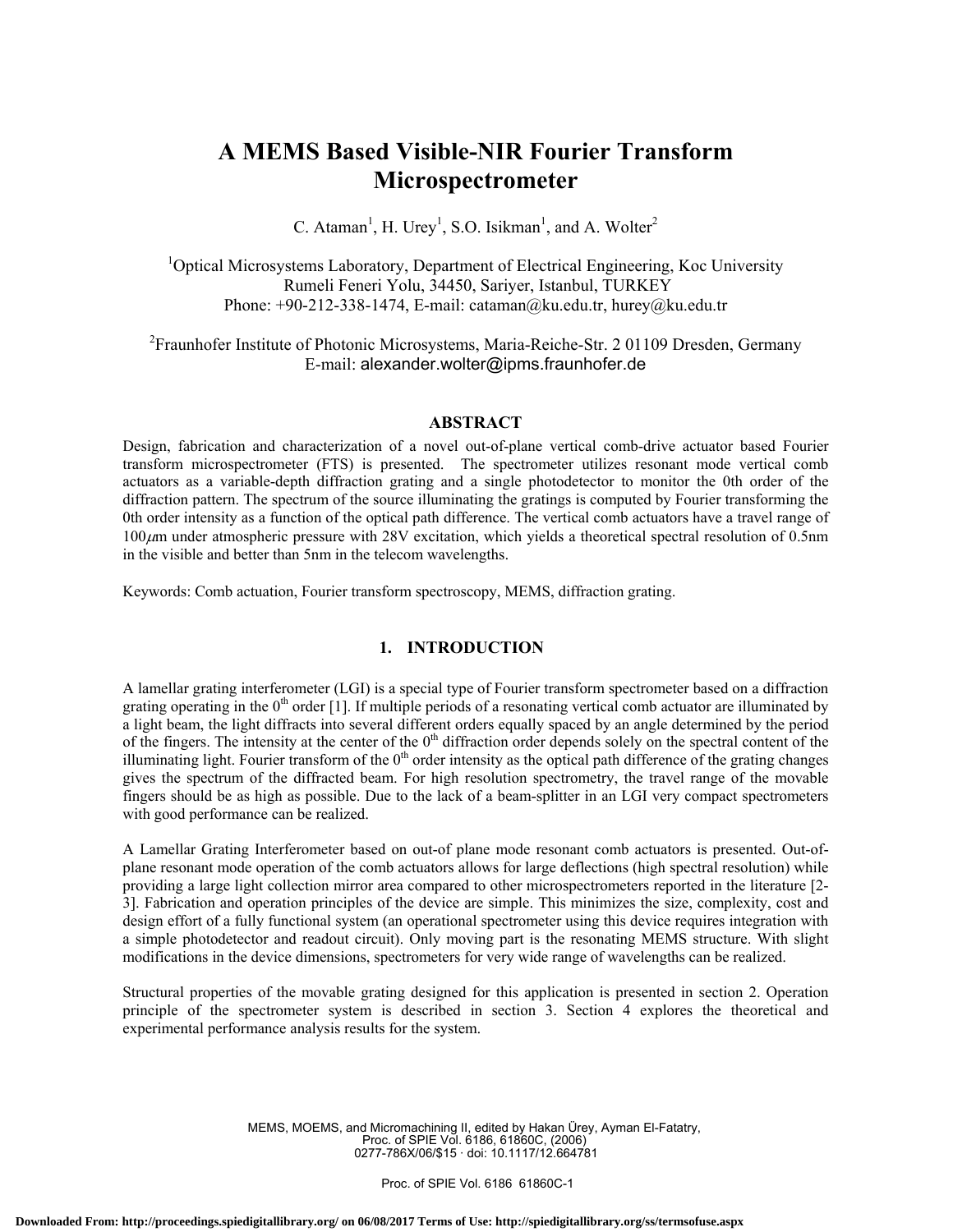# **2. MOVABLE GRATING STRUCTURE**

### *2.1 Device Layout*

The device is fabricated and packaged inside a LCC housing by Fraunhofer IPMS, Germany. In Figure 2, a picture of the packaged device can be seen. The core of the structure consists of two sets of electrostatic comb fingers that are simultaneously utilized as an actuator and a variable-depth diffraction grating. The comb fingers have a high fill-factor (70µm finger width and 5µm gap) and are covered with a thin aluminum layer to enhance reflectivity; thus a high light efficiency is obtained. Movable comb fingers are attached to a 250µm wide Hshaped backbone to increase the stability. This backbone is bonded to the fixed frame via four folded flexure beams, which provide low stiffness within a compact structure. The folded flexures which have varying crosssectional width to have uniform stress distribution and to provide low stiffness within a compact structure [4]. Low stiffness springs are essential to lower the resonance frequency and increase deflection. These effects decrease the required speed of the readout electronics and enhance spectral resolution, respectively. The flexures are placed at a 45° angle to obtain a better mode separation between the fundamental and higher modes. The folded flexure arms get thinner in cross-section towards the middle of the beam, which helps uniform stress distribution within the flexure.



Figure 1: Packaged device



Figure 2: The ANSYS model of the spectrometer. The fixed comb fingers are not shown in the Figure.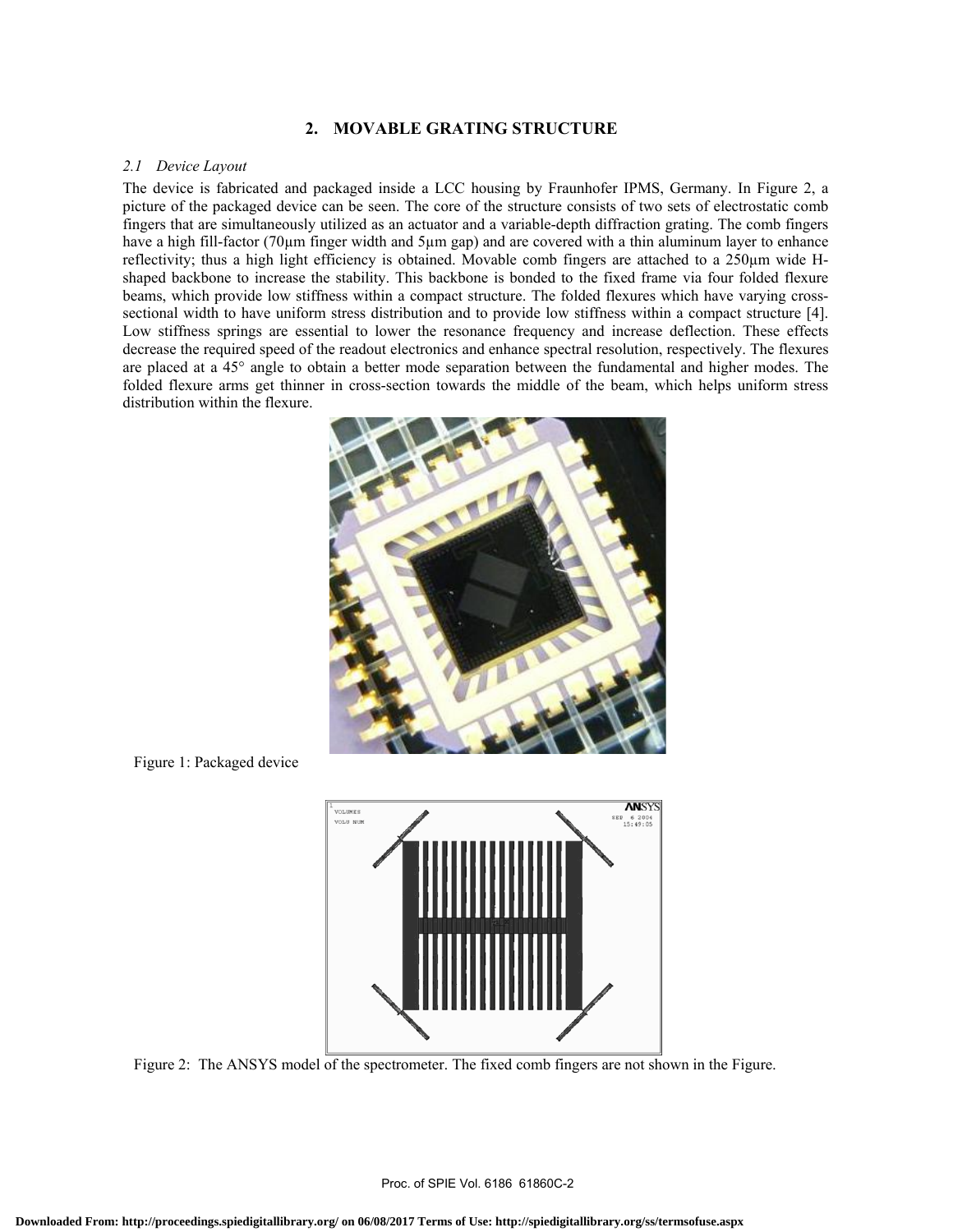The spectrometer is fabricated on silicon-on-insulator (SOI) wafer, and the process is CMOS compatible. Details of similar process flows were given elsewhere [5]. A cross-section drawing showing the fabricated layers is given in Figure 3.

|      | <b>TITLE IN</b><br><b>TITULITII</b><br><b>THE REAL</b> | <b>CONTINUE</b><br><b>MARKET</b><br><b>CITIZITIN</b> | ->>>>>>>>>>>       |
|------|--------------------------------------------------------|------------------------------------------------------|--------------------|
| I Si | $\Box$ $\mathrm{SiO}_2$                                | $\blacksquare$ Al                                    | $\blacksquare$ SiN |

Figure 3: Cross-section of the fabricated device

Due to the process requirements, the device was designed to withstand mechanical shocks as strong as 2000g. The results of the shock resistance simulations are given in Figure 4.



Figure 4: FEA results showing the shock resistance of the device. A) A 2000g shock of 600 µs duration along the

# **3. OPERATION PRINCIPLE OF THE SPECTROMETER**

In its simplest form, a Fourier transform spectrometer consists of two mirrors, one of which can be moved along its normal direction, located perpendicularly to each other and with a beam splitter placed at the vertex of the right angle and oriented at a 45° angle relative to the two mirrors. This is a Michelson Interferometer configuration with a movable mirror. Radiation incident on the beam splitter from one of the two "ports" is then divided into two parts, each of which propagates down one of the two arms and is reflected off one of the mirrors. The two beams are then recombined and transmitted out the other port. When the position of one mirror is continuously varied along the axis of the corresponding arm, an interferogram is swept out as the two phaseshifted beams interfere with each other [6]. This interferogram encodes the spectrum of the light illuminating the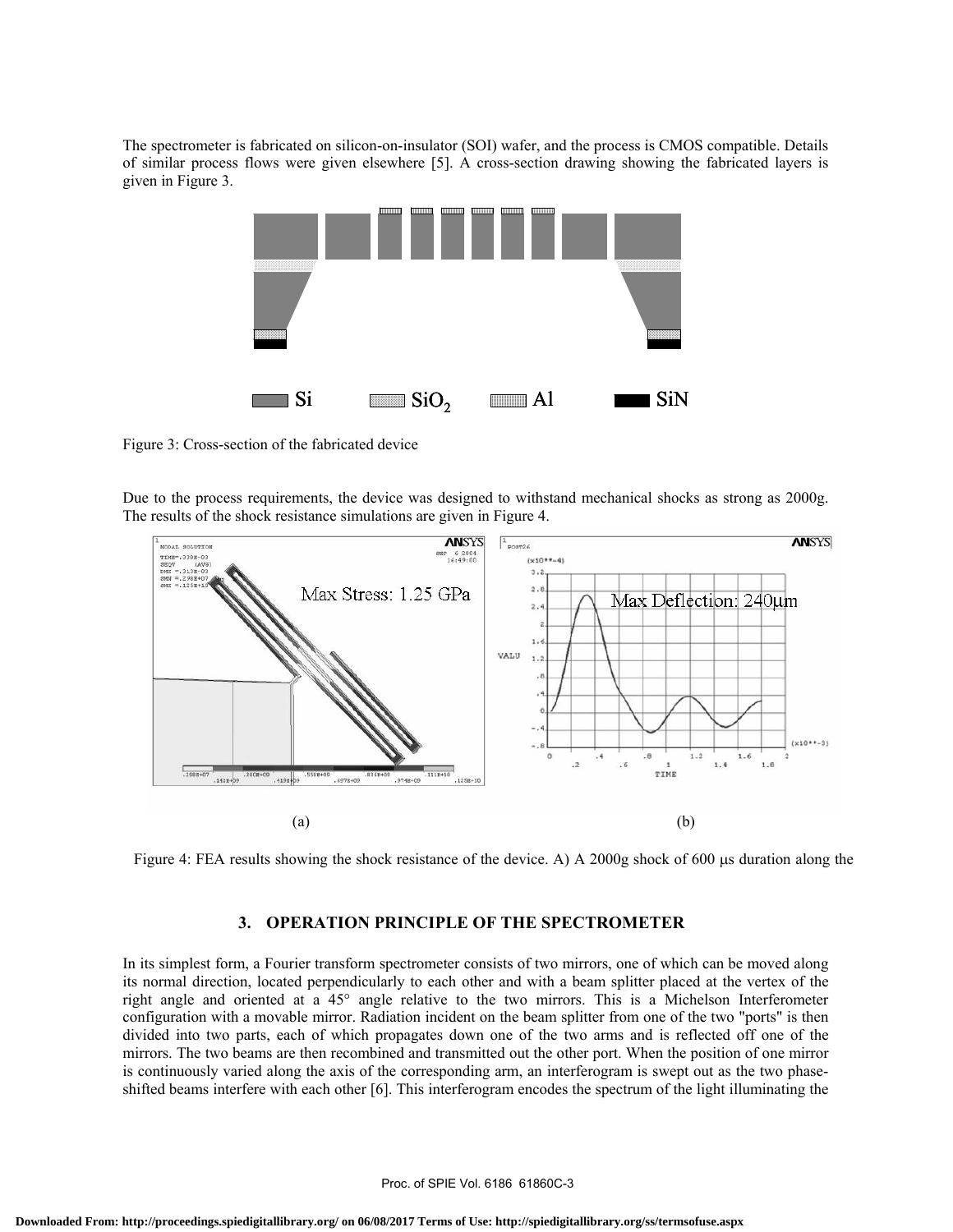mirrors. An LGI uses the same principle, however the splitting of the radiating beam is accomplished by a diffraction grating, and interference of the split waves is achieved by diffraction.

### *3.1 Out-of-plane Mode Comb Actuators as Movable Diffraction Gratings*

The grating introduces a rectangular phase profile to the illuminating uniform wavefront, due to the phase difference between the portions of the wavefront reflected from the front and back facets of the grating. The intensity profile of the diffracted light will be diffracted with propagation. Right after the grating, diffracted light has the identical profile as the grating. Far field diffraction pattern of the light will have the shape of the Fourier Transform of the diffraction grating.



Figure 5: Schematics of a comb-drive rectangular diffraction grating illuminated by monochromatic light, and modulation of the zeroth order intensity as the grating depth *d* is continuously varied over a distance of multiple wavelengths.

Due to the periodicity of the fingers, comb actuators can be utilized as a tunable diffraction grating, which is a good candidate for Lamellar Grating Interferometry. If a resonating out-of-plane mode comb structure is used as a diffraction grating, the intensity recorded by a detector placed at the center of the diffraction plane would be [2]

$$
I_{center} = A \cos^2 \left( \frac{4 \pi d_{\text{max}} \cos 2 \pi f_{\text{res}} t}{\lambda} \right)
$$
 (1)

where,  $f_{res}$  is the resonant frequency of the comb structure. Equation 3 implies that at the center of the diffraction plane, the light intensity is sinusoidally modulated with respect to the OPD introduced by the grating. Therefore, while the movable fingers of the spectrometer are resonating, the intensity recorded by a single photodetector placed at the center of the diffraction profile with respect to grating depth will be modulated with a raised cosine function. However, due to the sinusoidal speed variation of the fingers, frequency of the raised cosine intensity modulation will be chirped. This chirp can easily be corrected electronically to produce the desired intensity vs. grating depth signal, which is a raised cosine of period  $\lambda/4$ . A Fourier transform operation performed on this signal would directly lead to the wavelength of the illuminating light. The same principle can also be used for spectral analysis of broadband sources.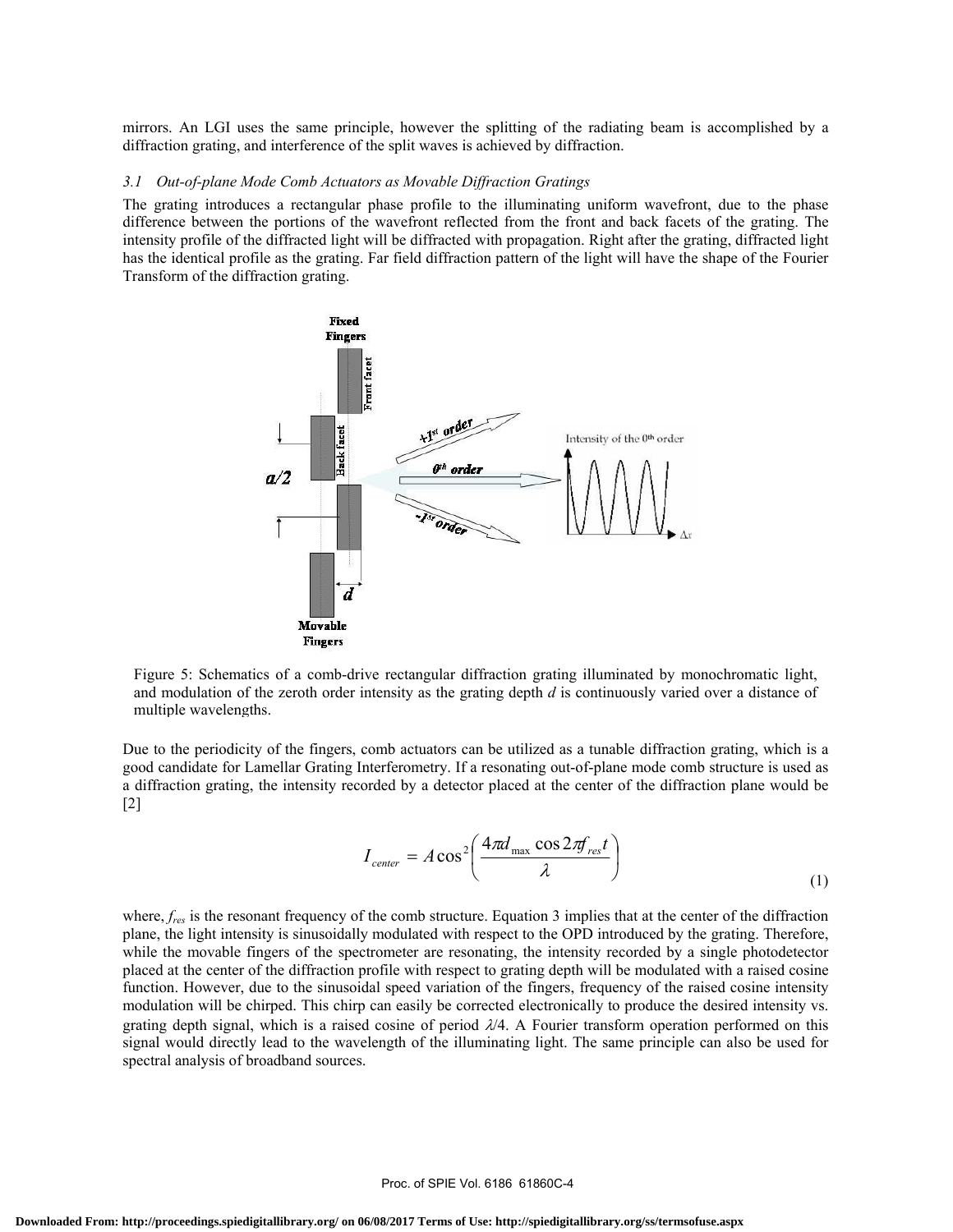## **4. THEORETICAL AND EXPERIMENTAL PERFORMANCE ANALYSIS**

#### *4.1 Mechanical Response*

Fabricated devices were tested under atmospheric pressure, and they were successfully excited in the desired out-of-plane mode. The damped resonance frequency of the structure is measured to 1223 Hz.

Figure 6 shows the measured frequency response of the device. The frequency response of the spectrometer shows a hysteretic behavior. Amplitude of the oscillations makes sudden jumps at two different frequencies. The interval between these two jump frequencies *f*1 and *f*2 is the *unstable region* of the response curve. Oscillations in this region can only be observed if the external frequency is quasi-statically swept down to this region from above. The oscillation frequency of the device is half the excitation frequency, which is called *a subharmonic resonance*. This type of frequency characteristics indicates that the system is a *parametric oscillator*. Similar system dynamics are also observed in torsional comb-actuated microscanner devices. Dynamics of such a system were investigated in detail in our earlier works [8].



Figure 6: Hysteretic frequency response of the spectrometer with 28V excitation amplitude

#### *4.2 Spectral Resolution*

As mentioned, the device is capable of producing  $\pm 52\mu m$  vertical deflection in the resonant mode with 28V excitation. This leads to a theoretical spectral resolution of  $\sim 0.5$  nm in the visible range and  $\sim 5$ nm in the telecom wavelengths. Figure 7 shows the simulation results for spectral resolution of the device. The simulations are performed with MATLAB.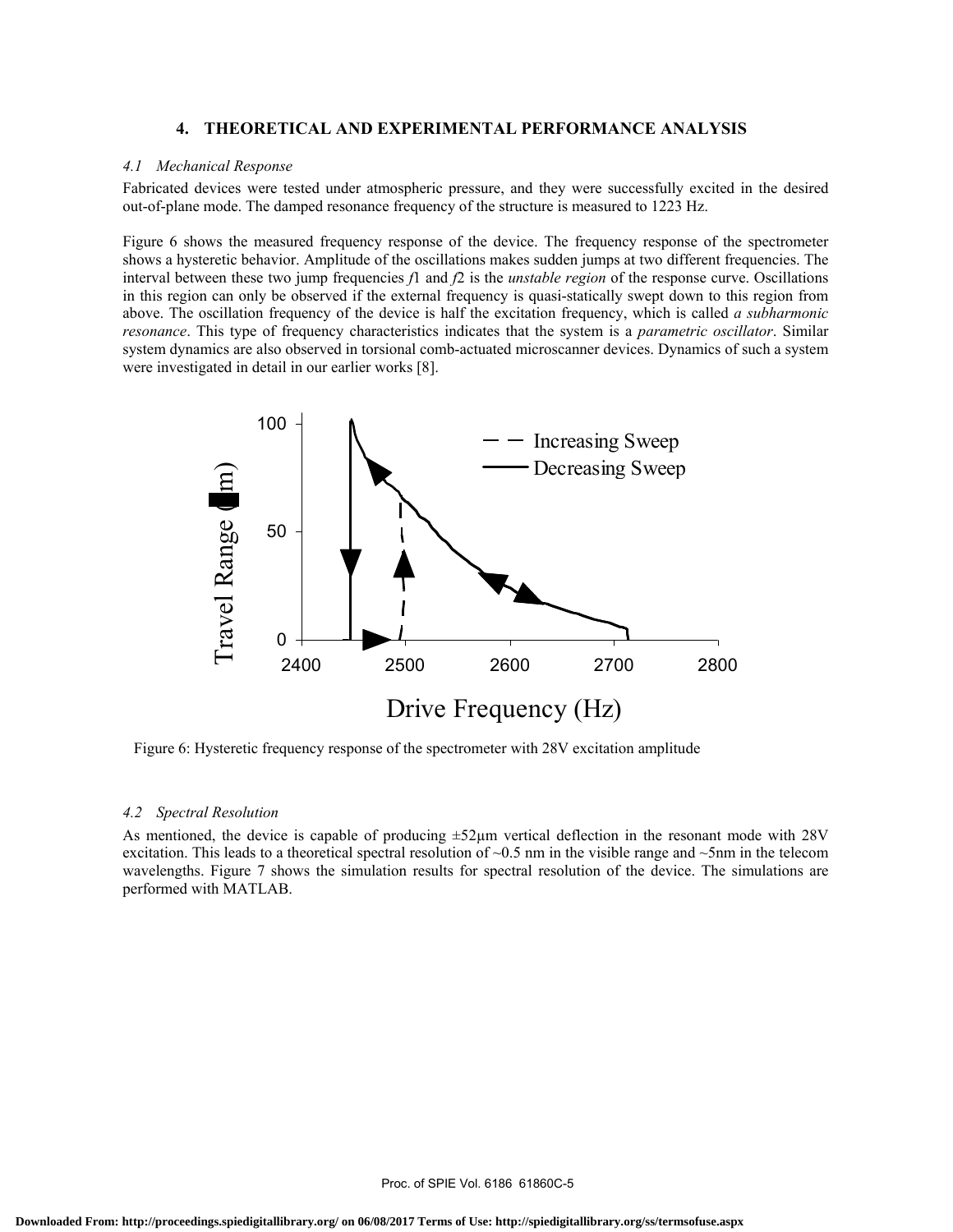

Figure 7: Spectral resolutions of the specified design simulated using the maximum travel range values obtained from Figure 6. The device provides a resolution of (a)0.9nm at 500nm, and 3.6nm at 1000nm.

.

## *4.3 Optical Efficiency*

The use of the polished top surface and out-of-plane actuation produces good flatness and a large clear aperture (3mm x 3mm) for the incident beam. Since the structure utilizes the  $0<sup>th</sup>$  order diffracted light without requiring additional optics or beam splitters, the theoretical optical efficiency is >80% and limited only by the fill-factor of the comb fingers. This efficiency level is significantly better than its counterparts.

Experimental diffraction efficiency of the device is measured to be 15%, which is much lower than the theoretical value (Figure 8). This is due to the stress-induced bow of the long and thin comb fingers. Due to this bow, a built-in height difference between the comb fingers are present, and this yields to diffraction, even in the static case. Figure 8c shows an interferometric picture of the static and movable fingers. The height difference between the fingers is clearly visible from this figure.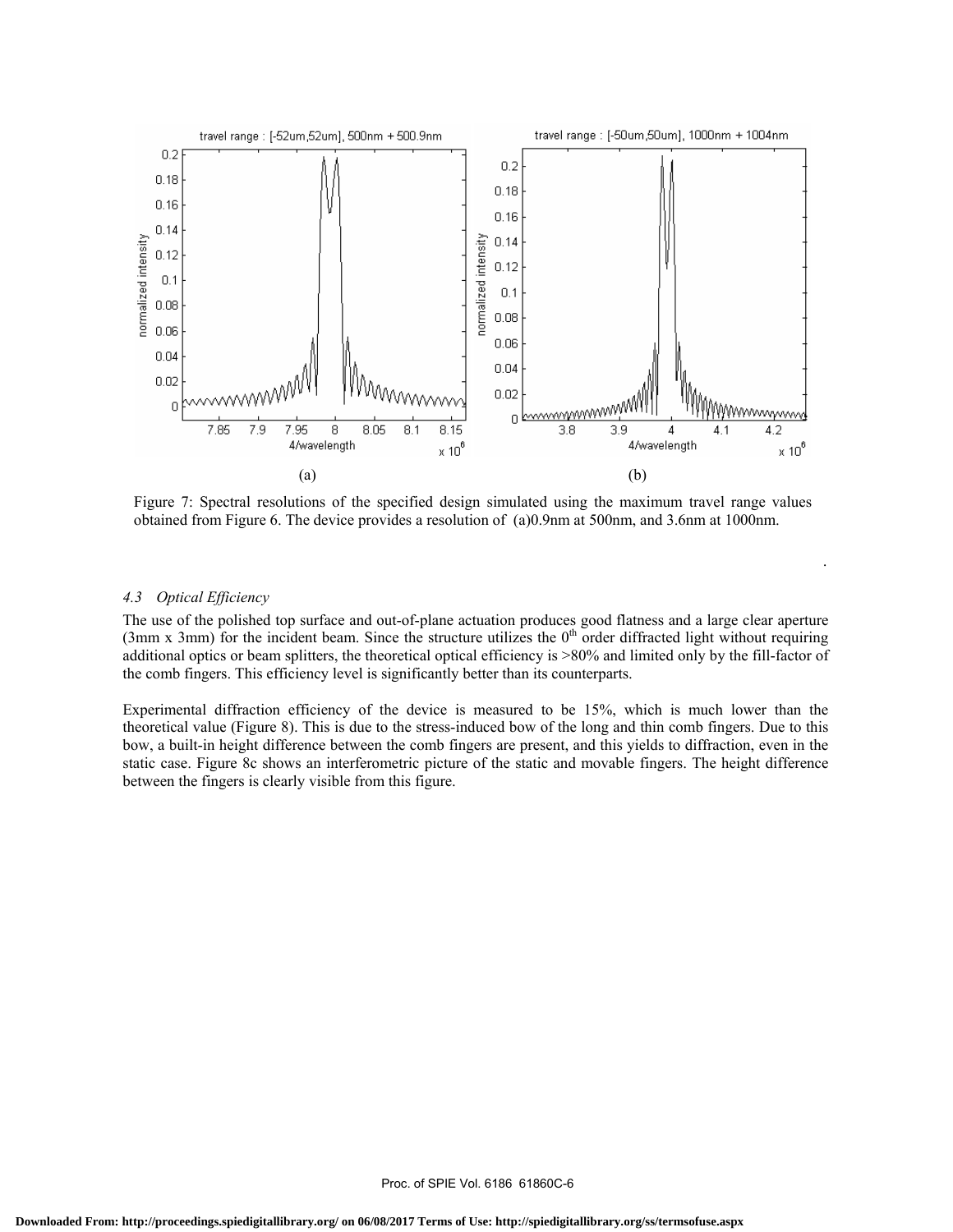

(c)

Figure 8: Diffraction efficiency of the spectrometer system. (a) Diffraction simulation results for zero OPD. Efficiency is %XX. b) Experimental diffraction profile for zero OPD. Efficiency is %15, which is significantly lower than the theoretical value. c) White-light Interferometric picture of the movable and fixed fingers that show the bending of the fingers.

## *4.4 Spectral Measurements*

Spectrum measurements are performed with a single photodetector placed at  $0<sup>th</sup>$  order. Due to the resonant motion of the device, the speed of the movable fingers is not constant, but sinusoidally varying. Therefore, the intensity recorded by the detector  $(I(t))$  for a monochromatic source is a chirped (i.e. varying frequency) sinusoid.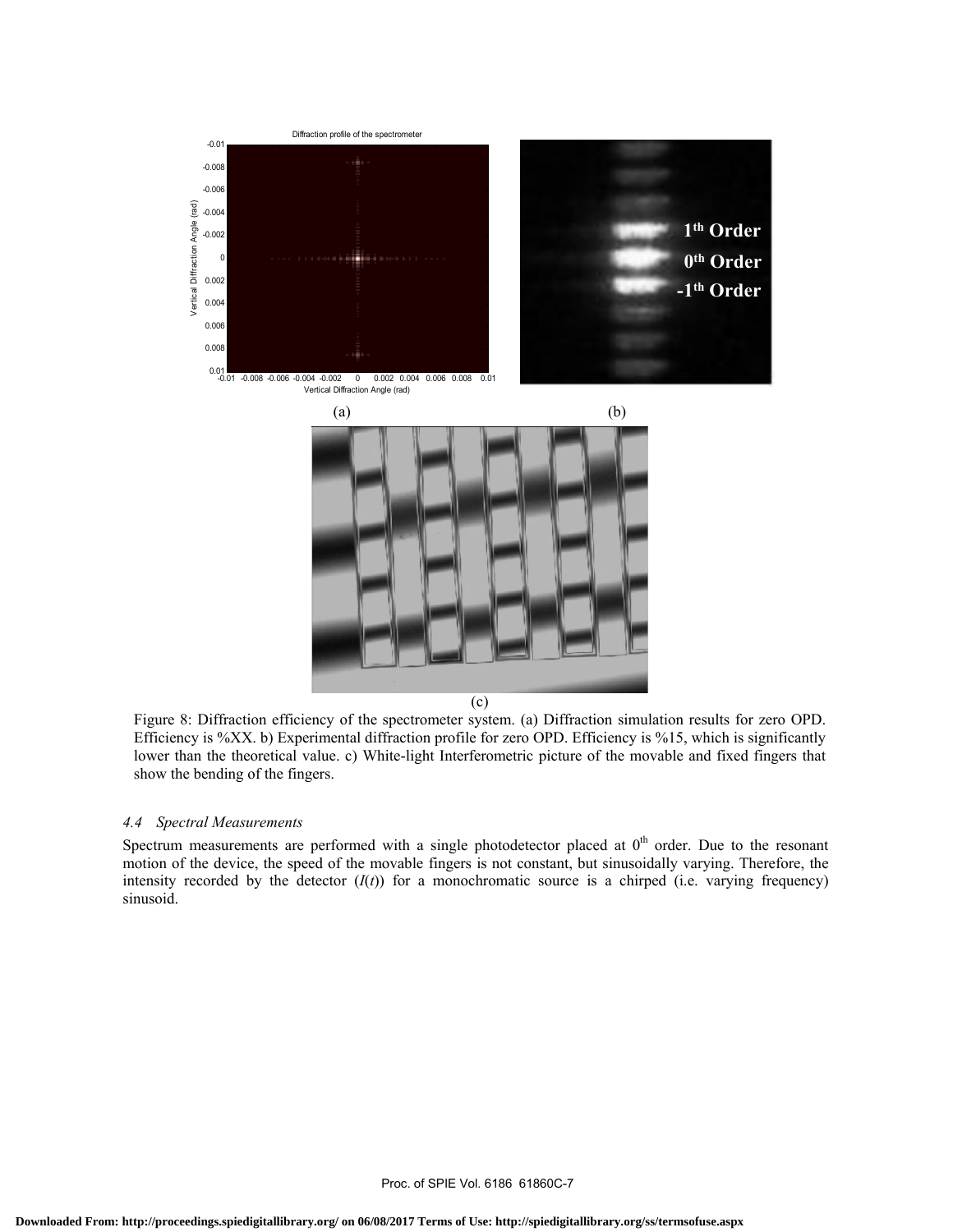

Time (sec)

Figure 9: Experimental measurement data on the modulation of 0th order intensity as the movable fingers resonate. The travel range of the comb fingers in this case is  $30 \mu m$ 

Figure 9 gives the experimental data showing how the  $0<sup>th</sup>$  order intensity modulated as the movable fingers of the device resonate with a travel range of  $30\mu$ m. The chirped cosine modulation of the intensity can be seen on top of a bigger sinusoidal signal of comb oscillation frequency.

# **5. CONCLUSION**

A comb-actuator based Fourier Lamellar Grating Interferometer is designed and implemented. The operation principle of the device is simple and can easily be integrated into a fully functional spectrometer system with a single photodetector and readout electronics. Proposed design can move 100 µm along out-of-plane direction which yields a resolution better than 0.5nm in the visible band and better than 5 nm for telecom wavelengths. A thicker SOI wafer can be used to improve the deflection range and the resolution of the spectrometer in future design iterations.

The proposed design has many advantages compared to other spectrometers available in the literature: Fabrication and operation principles of the device are simple. This minimizes the size, complexity, cost and design effort of a fully functional system. Only moving part is the resonating MEMS structure. Small system size enables portable devices. Out-of-plane resonant mode operation of the comb actuators allows for large deflections (high spectral resolution) and high speed while providing a large light collection mirror area. Due to the operation principle, with slight modifications in the device dimensions, spectrometers for very wide range of wavelengths can be realized.

## **ACKNOWLEDGEMENTS**

The authors would like to thank Dr. Harald Schenk for sharing his experience on microspectrometers, and to Zeljko Skokic for his help on the mask design.

#### **REFERENCES**

- [1] P.R. Griffiths, Fourier Transform Infrared Spectrometry, John Wiley & Sons, 1986.
- [2] O. Manzardo, H. P. Herzig, C. R. Marxer, N. F. de Rooij, "Miniaturized time-scanning Fourier transform spectrometer based on silicon technology," Opt. Lett., vol. 24, pp. 1705–1707, 1999.
- [3] Kenda, W. Scherf, R. Hauser, H. Grüger, H. Schenk, "A Compact Spectrometer based on a Micromachined Torsional Mirror Device," Proceedings of IEEE Sensors, vol. 3, pp.1312-1315, 2004.
- [4] G. Niederer, H. P. Herzig, M. T. Gale, M. Salt, M. Schnieper, H. Thiele, C. Zschokke, "Resonant Grating Filters at Oblique Incidence", SPIE Proceedings, Vol. 5 183-06,200